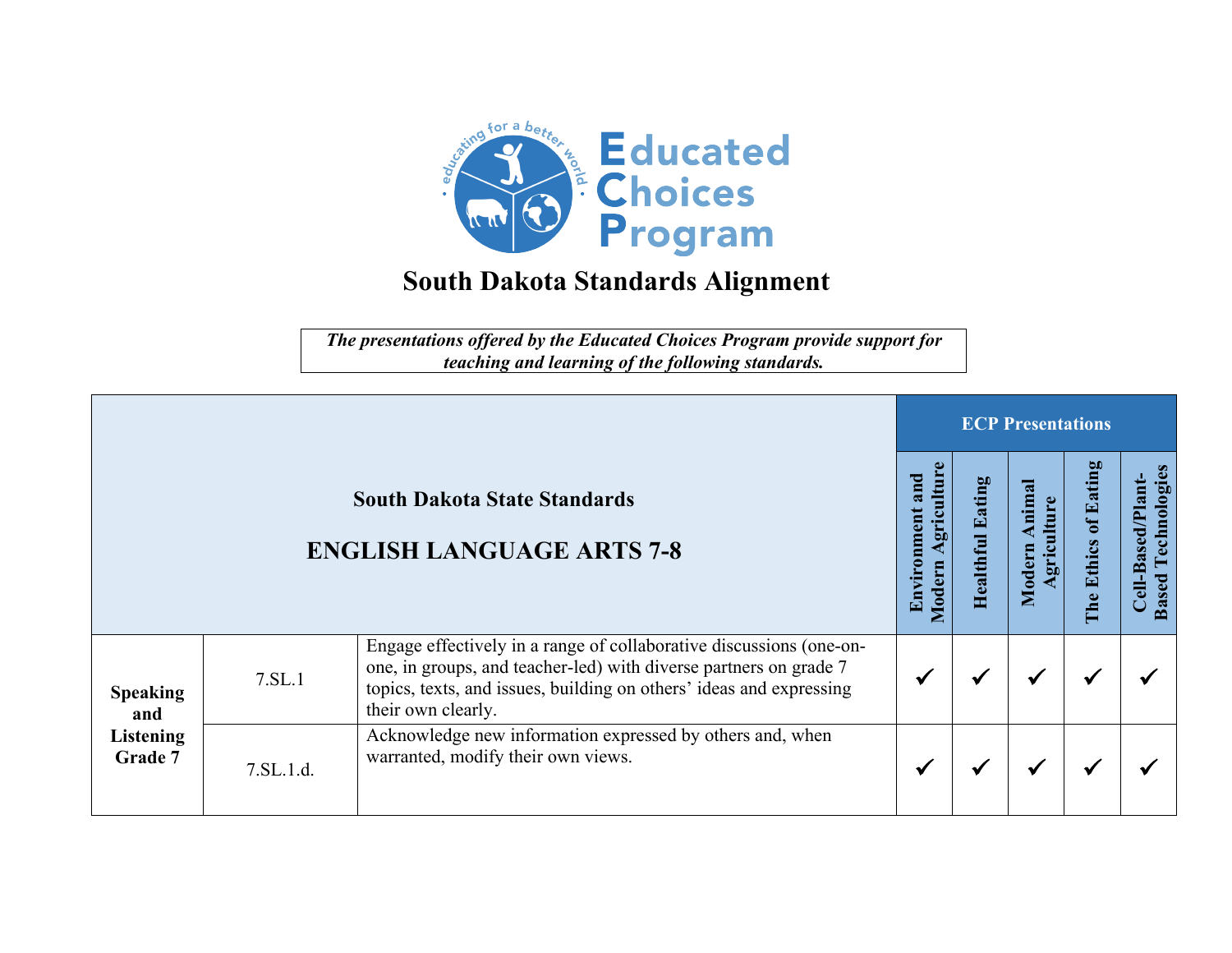| <b>Speaking</b><br>and<br><b>Listening</b><br>Grade 7 | 7.SL.2   | Analyze the main ideas and supporting details presented in diverse<br>media and formats (e.g., visually, quantitatively, orally) and explain<br>how the ideas clarify a topic, text, or issue under study.                            |  |  |  |
|-------------------------------------------------------|----------|---------------------------------------------------------------------------------------------------------------------------------------------------------------------------------------------------------------------------------------|--|--|--|
|                                                       | 7.SL.3   | Delineate (break down) a speaker's argument and specific claims,<br>evaluating the soundness of the reasoning and the relevance and<br>sufficiency of the evidence.                                                                   |  |  |  |
| <b>Speaking</b><br>and<br><b>Listening</b><br>Grade 8 | 8.SL.1   | Engage effectively in a range of collaborative discussions (one-on-<br>one, in groups, and teacher-led) with diverse partners on grade 8<br>topics, texts, and issues, building on others' ideas and expressing<br>their own clearly. |  |  |  |
|                                                       | 8.SL.1.c | Pose questions that connect the ideas of several speakers and respond<br>to others' questions and comments with relevant evidence,<br>observations, and ideas.                                                                        |  |  |  |
|                                                       | 8.SL.1.d | Acknowledge new information expressed by others, and, when<br>warranted, qualify or justify their own views in light of the evidence<br>presented.                                                                                    |  |  |  |
|                                                       | 8.SL.2   | Analyze the main ideas and supporting details presented in diverse<br>media and formats and evaluate the motives (e.g., social,<br>commercial, political) behind its presentation.                                                    |  |  |  |
|                                                       | 8.SL.3   | Delineate (break down) a speaker's argument and specific claims,<br>evaluating the soundness of the reasoning and relevance and<br>sufficiency of the evidence and identifying when irrelevant evidence<br>is introduced.             |  |  |  |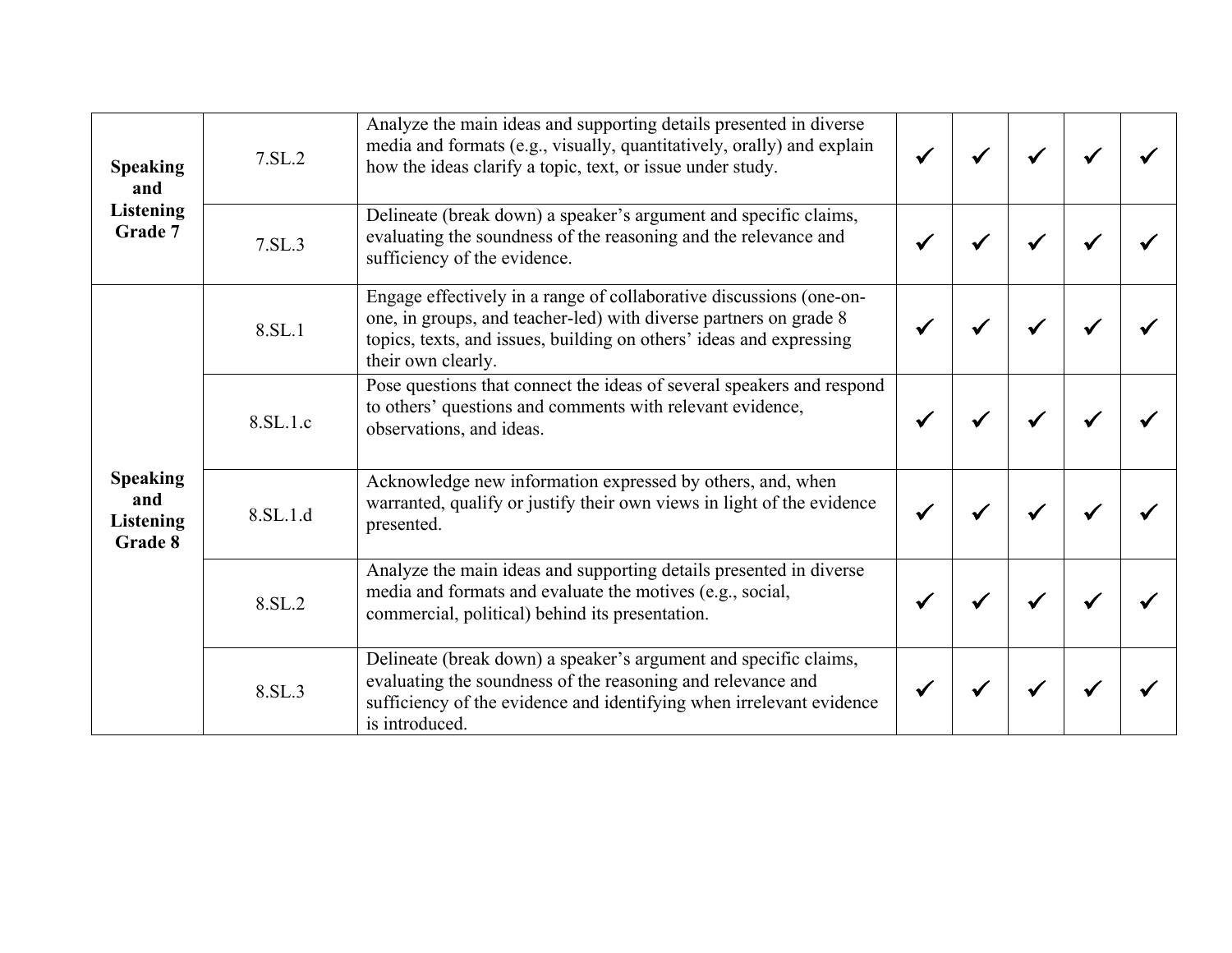|                                                                |       |                                                                                               |                                       |                         | <b>ECP Presentations</b>     |                      |                                                |
|----------------------------------------------------------------|-------|-----------------------------------------------------------------------------------------------|---------------------------------------|-------------------------|------------------------------|----------------------|------------------------------------------------|
|                                                                |       | <b>South Dakota Standards</b><br><b>HEALTH EDUCATION 7-8</b>                                  | Modern Agriculture<br>Environment and | <b>Healthful Eating</b> | Modern Animal<br>Agriculture | The Ethics of Eating | <b>Based Technologies</b><br>Cell-Based/Plant- |
| <b>Health</b><br><b>Promotion</b><br>and Disease<br>Prevention | 1.8.1 | Investigate the relationship between healthy behaviors and personal health.                   |                                       | $\checkmark$            |                              | $\checkmark$         |                                                |
|                                                                | 1.8.4 | Describe ways to reduce or prevent injuries and other adolescent health<br>problems.          |                                       | ✔                       |                              | $\checkmark$         |                                                |
|                                                                | 1.8.6 | Compare and contrast the benefits of and barriers to practicing healthy<br>behaviors.         |                                       | ✔                       |                              | $\checkmark$         |                                                |
|                                                                | 1.8.7 | Examine the potential seriousness of injury or illness if engaging in unhealthy<br>behaviors. |                                       | $\checkmark$            |                              | $\checkmark$         |                                                |
| Influence                                                      | 2.8.2 | Classify how culture influences health beliefs, practices, and behaviors.                     | $\checkmark$                          | ✔                       | $\checkmark$                 | $\checkmark$         |                                                |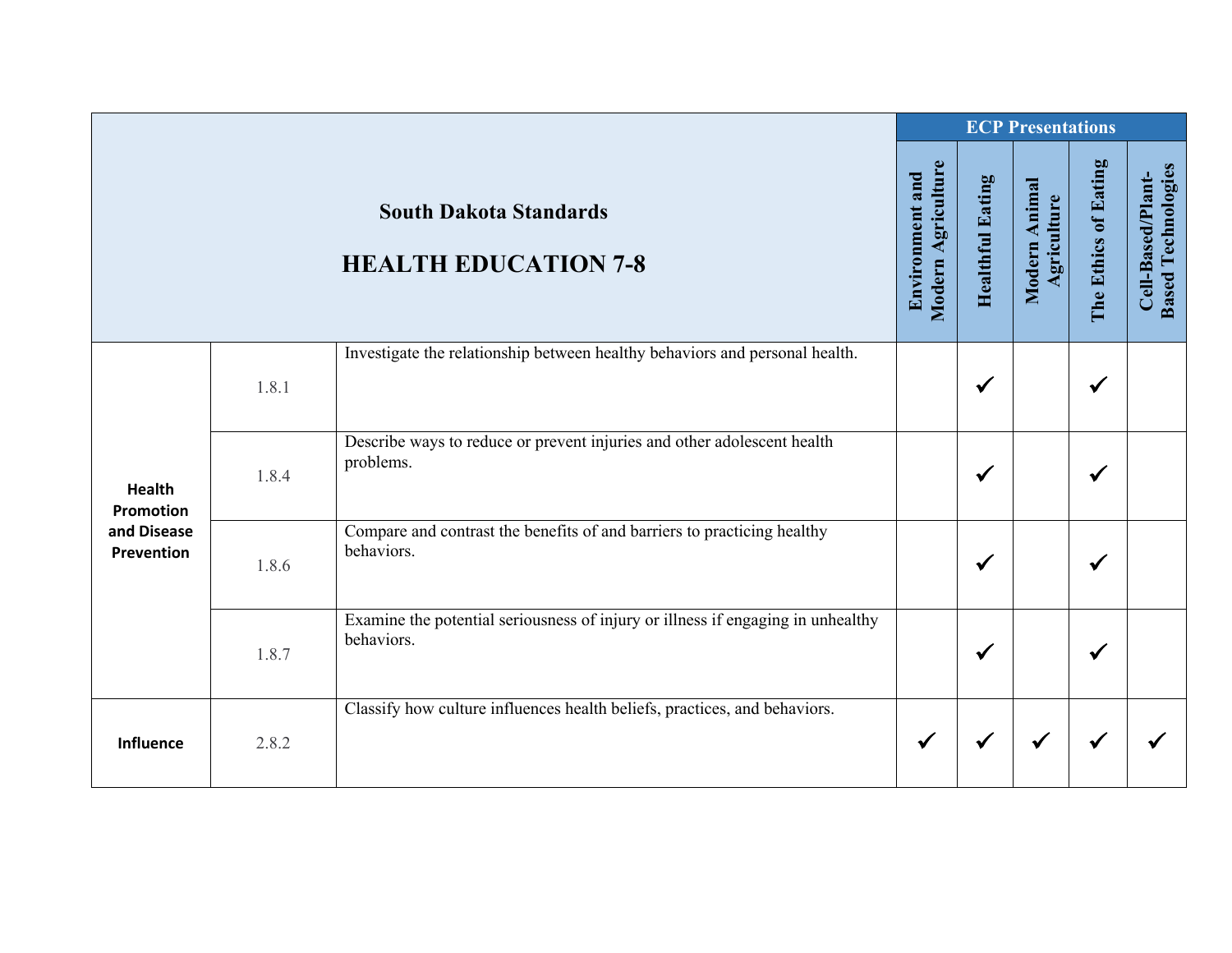|                                                           |       | Analyze how peers influence healthy and unhealthy behaviors.                                                         |              |              |              |              |  |
|-----------------------------------------------------------|-------|----------------------------------------------------------------------------------------------------------------------|--------------|--------------|--------------|--------------|--|
| <b>Influence</b>                                          | 2.8.3 |                                                                                                                      |              | $\checkmark$ |              | $\checkmark$ |  |
|                                                           | 2.8.5 | Analyze how messages from media influence health behaviors.                                                          |              | $\checkmark$ |              | ✔            |  |
|                                                           | 2.8.6 | Research the influence of technology on personal and family health.                                                  |              |              | $\checkmark$ |              |  |
|                                                           | 2.8.7 | Investigate the influence of personal values and beliefs on individual health<br>practices and behaviors.            | $\checkmark$ | $\checkmark$ | $\checkmark$ | ✔            |  |
|                                                           | 2.8.8 | Distinguish between healthy behaviors and risky behaviors and their influence<br>on short-term and long-term health. |              | $\checkmark$ |              | ✔            |  |
| <b>Access Valid</b><br><b>Information</b><br>and Products | 3.8.2 | Access valid health information from home, school, and community.                                                    |              | $\checkmark$ |              | √            |  |
| Decision-<br><b>Making Skills</b>                         | 5.8.1 | Identify circumstances that can help or hinder healthy decision making.                                              |              | $\checkmark$ |              | ✔            |  |
| Health-<br><b>Enhancing</b><br><b>Behaviors</b>           | 7.8.1 | Explain the importance of assuming responsibility for personal health<br>behaviors.                                  | $\checkmark$ |              | ✔            |              |  |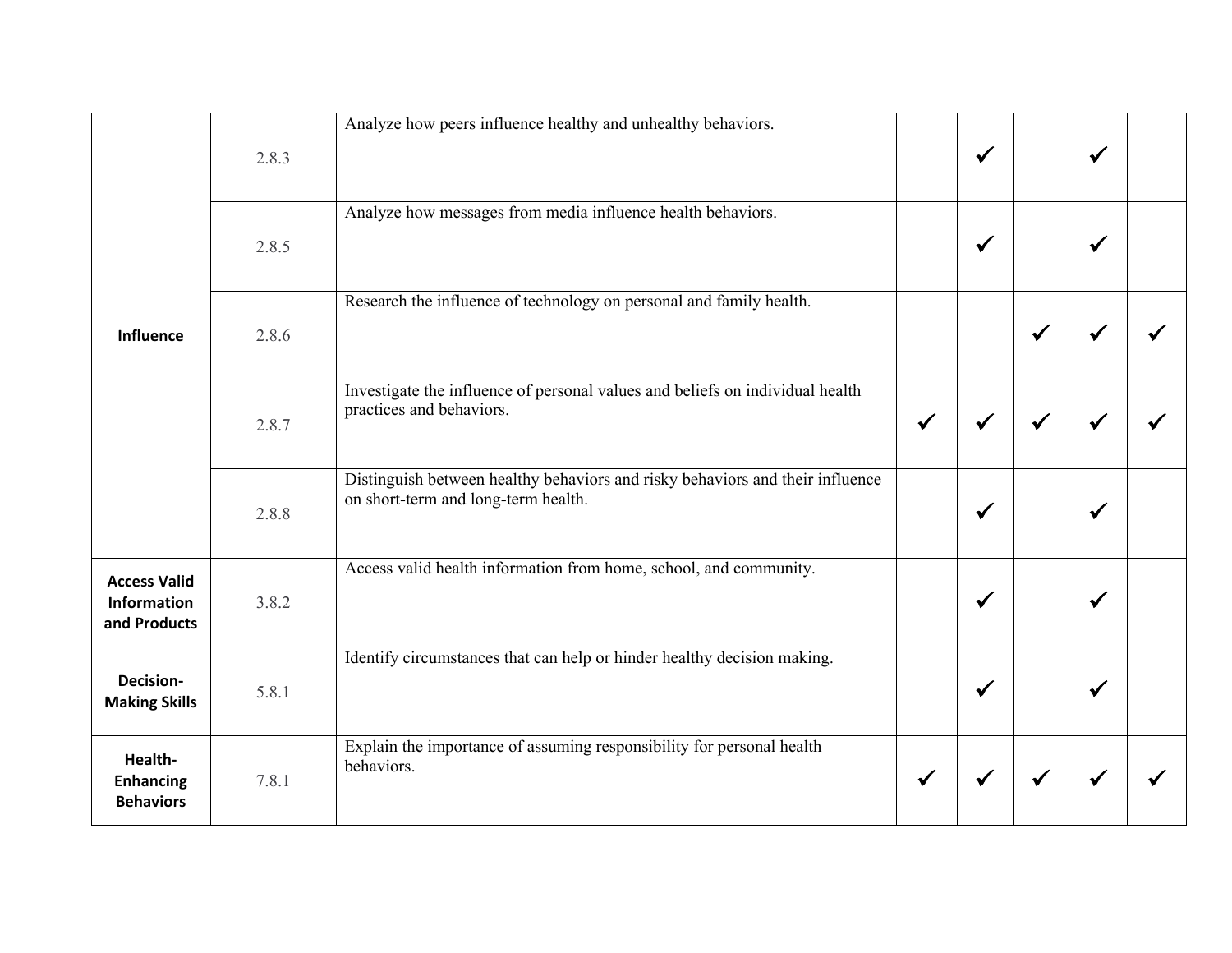| Health-<br><b>Enhancing</b><br><b>Behaviors</b> | 7.8.2 | Investigate healthy practices and behaviors that will maintain or improve the<br>health of self and others. |  |  |  |
|-------------------------------------------------|-------|-------------------------------------------------------------------------------------------------------------|--|--|--|
|                                                 | 7.8.3 | Describe behaviors that avoid or reduce health risks to self and others.                                    |  |  |  |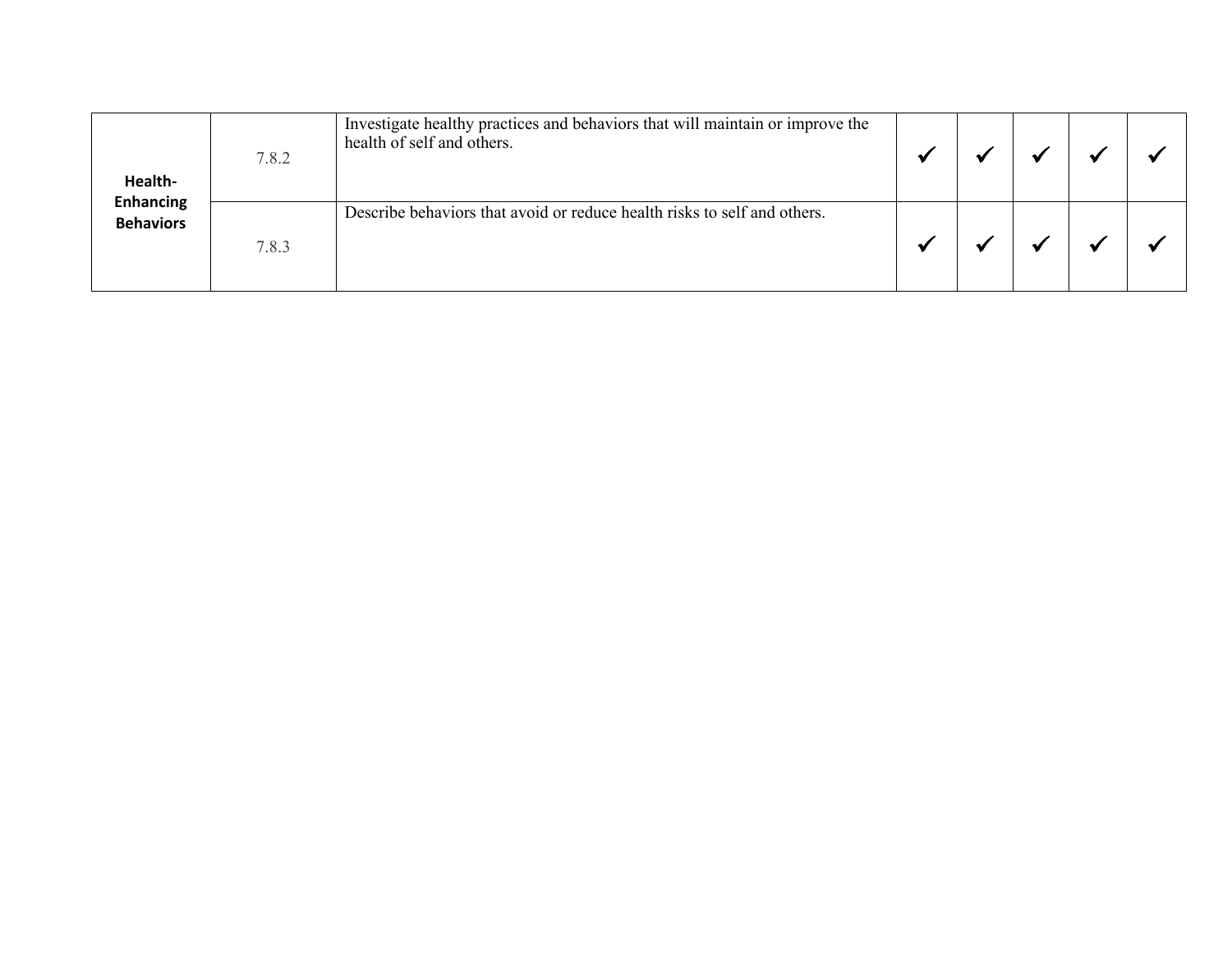| <b>South Dakota Standards</b><br><b>SCIENCE 7-8</b> |            |                                                                                                                                                                 | <b>ECP Presentations</b>  |                         |                              |                           |                                                  |  |  |
|-----------------------------------------------------|------------|-----------------------------------------------------------------------------------------------------------------------------------------------------------------|---------------------------|-------------------------|------------------------------|---------------------------|--------------------------------------------------|--|--|
|                                                     |            |                                                                                                                                                                 | Environment and<br>Modern | <b>Healthful Eating</b> | Modern Animal<br>Agriculture | ē<br>The Ethics<br>Eating | <b>Based Technologies</b><br>Plant-Based / Cell- |  |  |
| Life<br><b>Science</b>                              | $MS-LS2-1$ | Analyze and interpret data to provide evidence for the effects of<br>resource availability on organisms and populations of organisms in an<br>ecosystem.        | $\checkmark$              |                         |                              | $\checkmark$              |                                                  |  |  |
|                                                     | $MS-LS2-4$ | Construct an argument supported by empirical evidence that changes to<br>physical or biological components of an ecosystem affect populations.                  | $\checkmark$              |                         |                              | $\checkmark$              |                                                  |  |  |
|                                                     | $MS-LS2-5$ | Evaluate competing design solutions for maintaining biodiversity and<br>ecosystem services.                                                                     |                           |                         |                              |                           |                                                  |  |  |
| <b>Earth</b> and<br><b>Space</b><br><b>Sciences</b> | MS-ESS3-3  | Apply scientific principles to design a method for monitoring and<br>minimizing a human impact on the environment.                                              | $\checkmark$              |                         |                              | $\checkmark$              |                                                  |  |  |
|                                                     | MS-ESS3-4  | Construct an argument supported by evidence for how increases in<br>human population and per-capita consumption of natural resources<br>impact Earth's systems. | $\checkmark$              |                         |                              | $\checkmark$              |                                                  |  |  |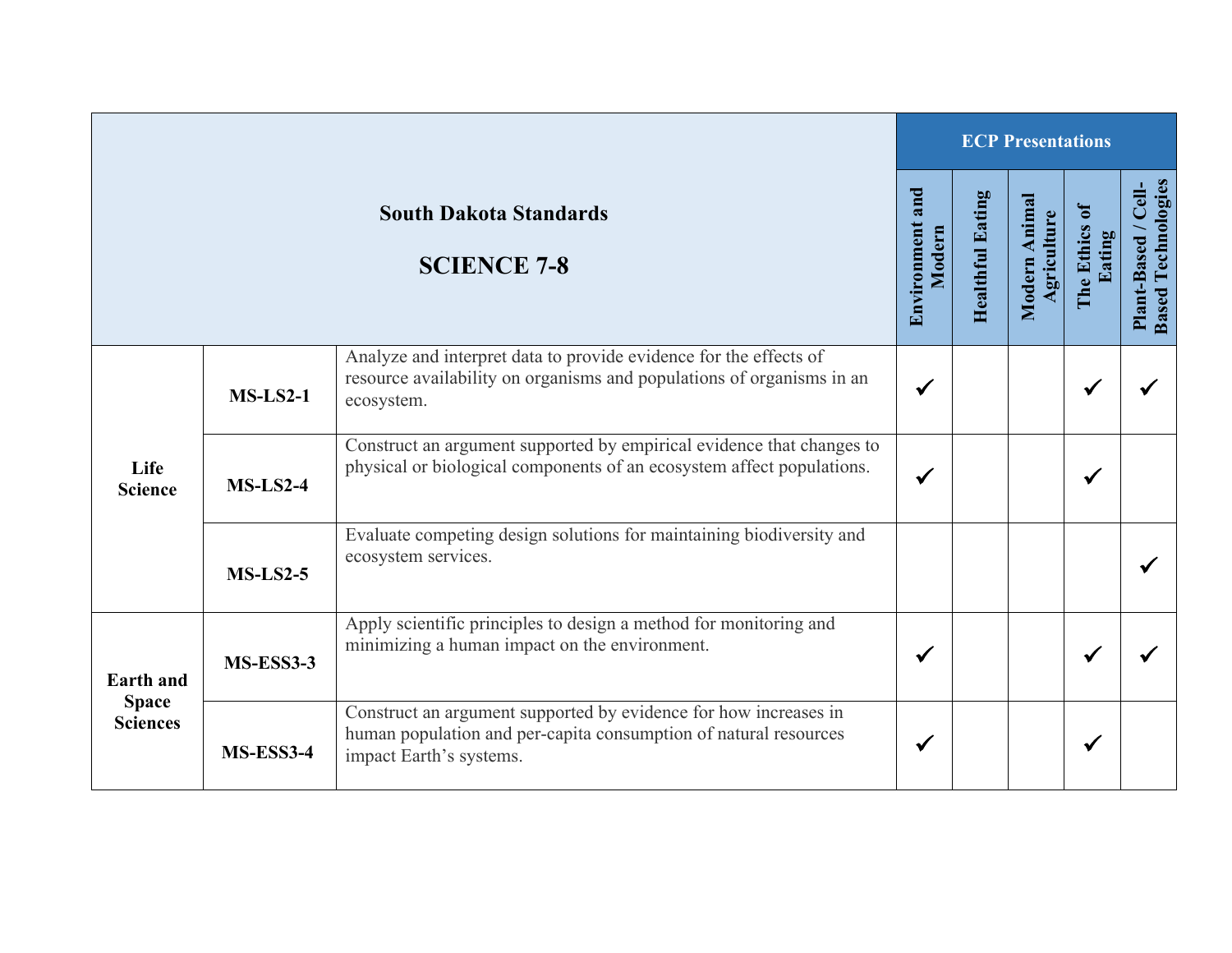| <b>Earth</b> and<br>Space<br>Sciences | <b>MS-ESS3-5</b> | Ask questions to clarify evidence of the factors that have caused the rise<br>in global temperatures over the past century. |  |  |  |  |  |
|---------------------------------------|------------------|-----------------------------------------------------------------------------------------------------------------------------|--|--|--|--|--|
|---------------------------------------|------------------|-----------------------------------------------------------------------------------------------------------------------------|--|--|--|--|--|